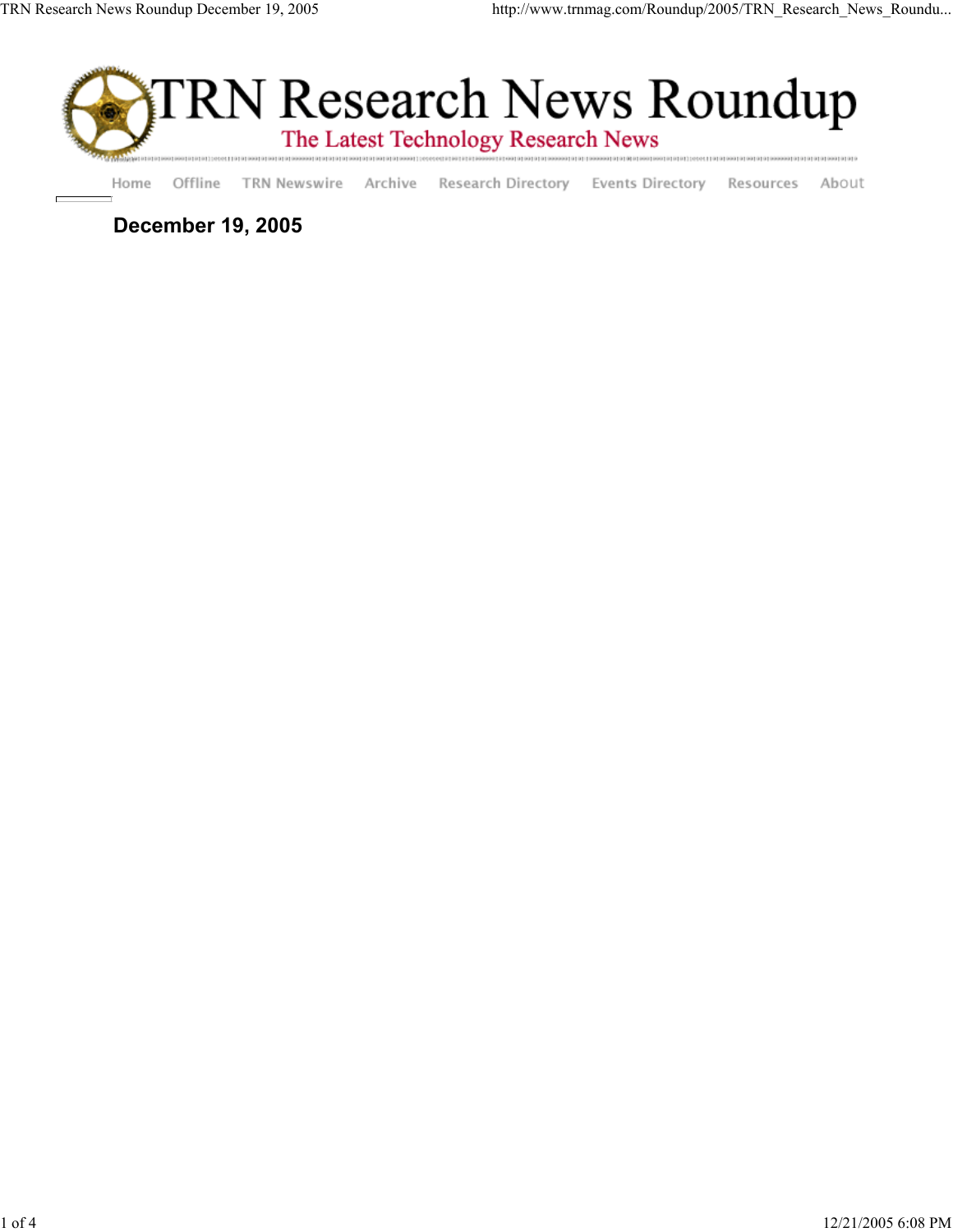# **Silicon gets stretchy**

The advent of electronic paper and efforts to embed electronics in nontraditional materials like clothing, is spurring efforts to make flexible circuitry.

The challenge is that, silicon, the mainstay of computer chips, is quite brittle. Some researchers are turning to flexible plastics for a solution, but plastics don't conduct electricity very efficiently. Researchers from the University of Illinois at Urbana-Champaign are looking to solve the problem the other way around -- they have found a way to make flexible circuitry from high-quality silicon.

The method involves making tiny silicon ribbons, stretching a rubber sheet, apply the ribbons to the sheet, then releasing the sheet. When the

rubber contracts, the silicon ribbons form regularly-spaced ripples. Subsequent stretching and compressing of the rubber causes the ripples to flatten out or bunch up. The ripples allow the ribbons to stretch without the silicon being strained.

contract.

The researchers have made diodes and transistors from the stretchy silicon ribbons; testing showed that the components' electronic properties did not vary when they were stretched or compressed.

The method could be used to build electronic devices on flexible materials like fabric and irregularly shaped objects like toys.

(A Stretchable Form of Single-Crystal Silicon for Electronics on Elastomeric Substrates, *Science*, published online December 15, 2005)

# **Photos make icons meaningful**

Staring at a screenful of identical icons is not the most efficient way to find the file you are looking for.

Researchers from Northwestern University are looking to remedy the problem with a system that automatically generates semanticons -image-based file icons that are easier to find and remember than ordinary icons.

The system analyzes file names and the contents of files to generate keywords that are then used to query a database of stock photographs. It identifies appropriate photographs, uses the photograph as a template to create simplified cartoon images, and places one or two of the images on an icon template based on file type. A semanticon for a Web page containing a news article about Java software, for example, combines an image of a stack of newspapers with an image of a



These image-based file icons are generated automatically using information gleaned from the filename and contents.

RSS Feeds: **News XML Blog XML Books** XML

New: TRN's Jobs Center

News: Research News Roundup Research Watch blog

Features: View from the High Ground Q&A How It Works

Advertisements: Ads by Goooooogle

uroe: University of I

These rippled ribbons are made of single-crystal silicon, the stuff of computer chips. The ripples allow the ribbons to stretch and

### **Electronic Components**

Instant Availability, Pricing & Specs. Quality Components & Service www.digikey.com

# **Create PDFs**

**Automatically** Server tool, no client software 300+ formats, unlimited conversions www.adlibsoftware.com

### **Get Integrated Circuits**

Use Our Quick Parts Search Stock Items Ship Same Day! www.cci-inc.com

## **Electronic Components**

Find Electrical Component Mfrs & Locate Trusted Suppliers Near You www.ThomasNet.com

#### **We Buy Excess Inventory**

Semiconductors, Integrated Circuits We pay top dollar for excess parts. www.4starelectronics.com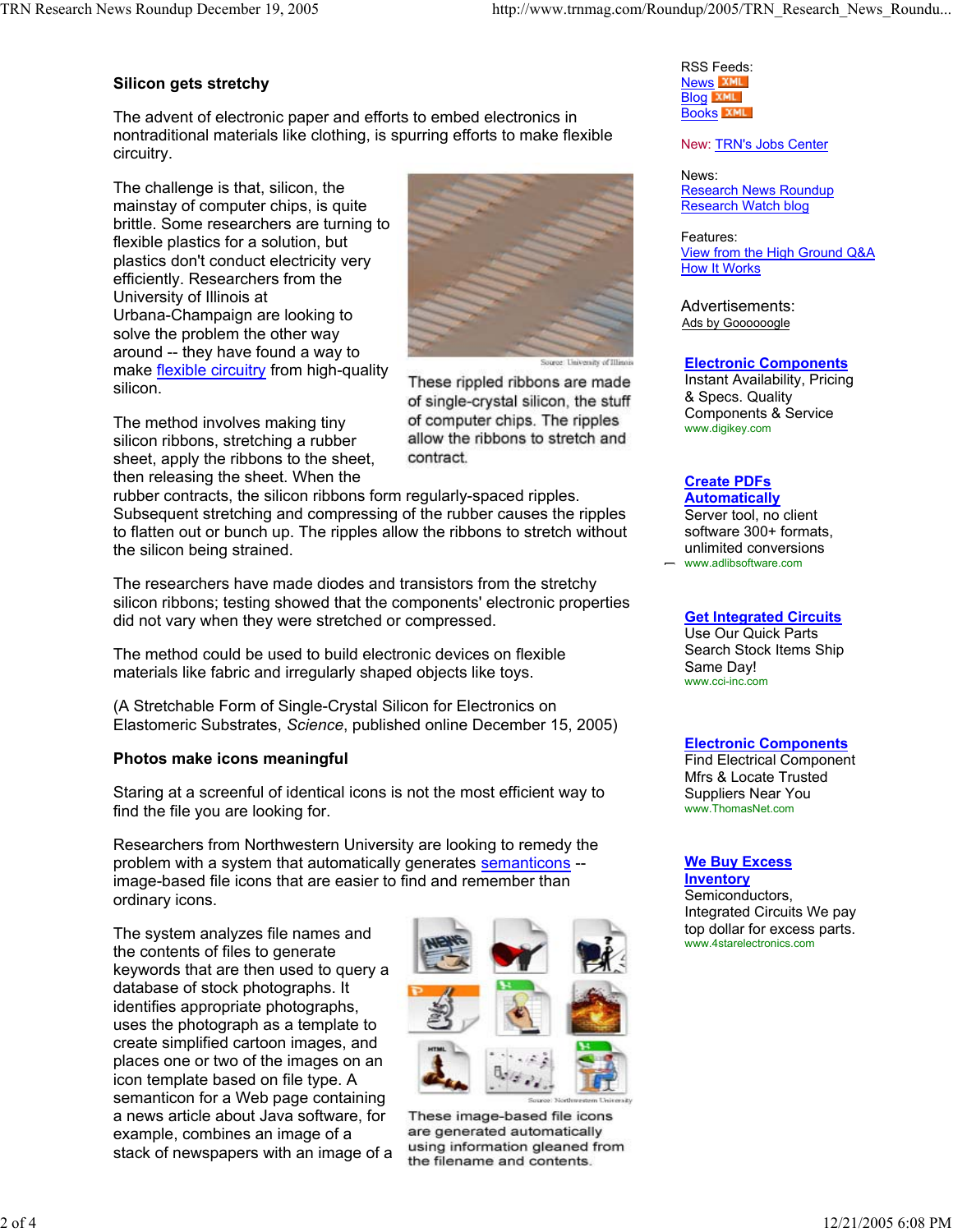cup of coffee on a template for HTML file icons.



Users recognized semanticons an

average of 1.96 seconds faster than ordinary icons and performed a memory game more than 20 percent faster using semanticons than ordinary icons, according to studies by the researchers.

Semanticons could make it easier for users to find and organize files.

The work builds on the concept behind a system developed last year for generating graphical icons based on file names. (See Automatic icons organize files, TRN, September 8/15, 2004)

(Semanticons: Visual Metaphors as File Icons, *Computer Graphics Forum*, September 2005)

# **Info theory boosts clustering**

The emerging field of clustering aims to help scientists analyze mountains of data like genome sequencing, astronomical observations and market behavior by automatically grouping like pieces of data.

Princeton University researchers have taken a fresh approach to the clustering problem using information theory to generalize the process, which removes the need to define ahead of time what makes pieces of data similar to each other.

The method determines how much information each piece of data has in common regardless of the nature of the information, and it boils down to finding the best trade-off between maximizing the apparent relatedness of pieces of data while minimizing the number of bits needed to describe the data.

The method can be used with any kind of data and performs better than previous clustering algorithms, according to the researchers.

(Information-Based Clustering, *Proceedings of the National Academy Of Sciences*, December 20, 2005)

## **Lasers drive biochips**

Pumping and channeling tiny amounts of liquids in biochips is tricky business.

Biochips use microscale channels to transport and combine chemicals and fluids carrying cells and other biological materials; this is useful for biological research, medical diagnostics and drug discovery. Researchers have developed a variety of methods for moving and steering the fluids, including networks of electrodes, and tiny pumps and valves.

Researchers from the University of California at Berkeley and the University of California at San Francisco have devised a simple, low-power fluid transportation technique that involves suffusing a liquid with gold nanoparticles and using a low-power laser to guide the liquid through the channels of a biochip.

Due to the coffee ring effect, the gold nanoparticles concentrate at the outer edges of the liquid, near the boundary between the liquid and the air. The laser heats the nanoparticles, which causes the surrounding liquid to rapidly evaporate. The vapor rapidly cools and condenses in the air, forming droplets on the channel surfaces beyond the boundary of the